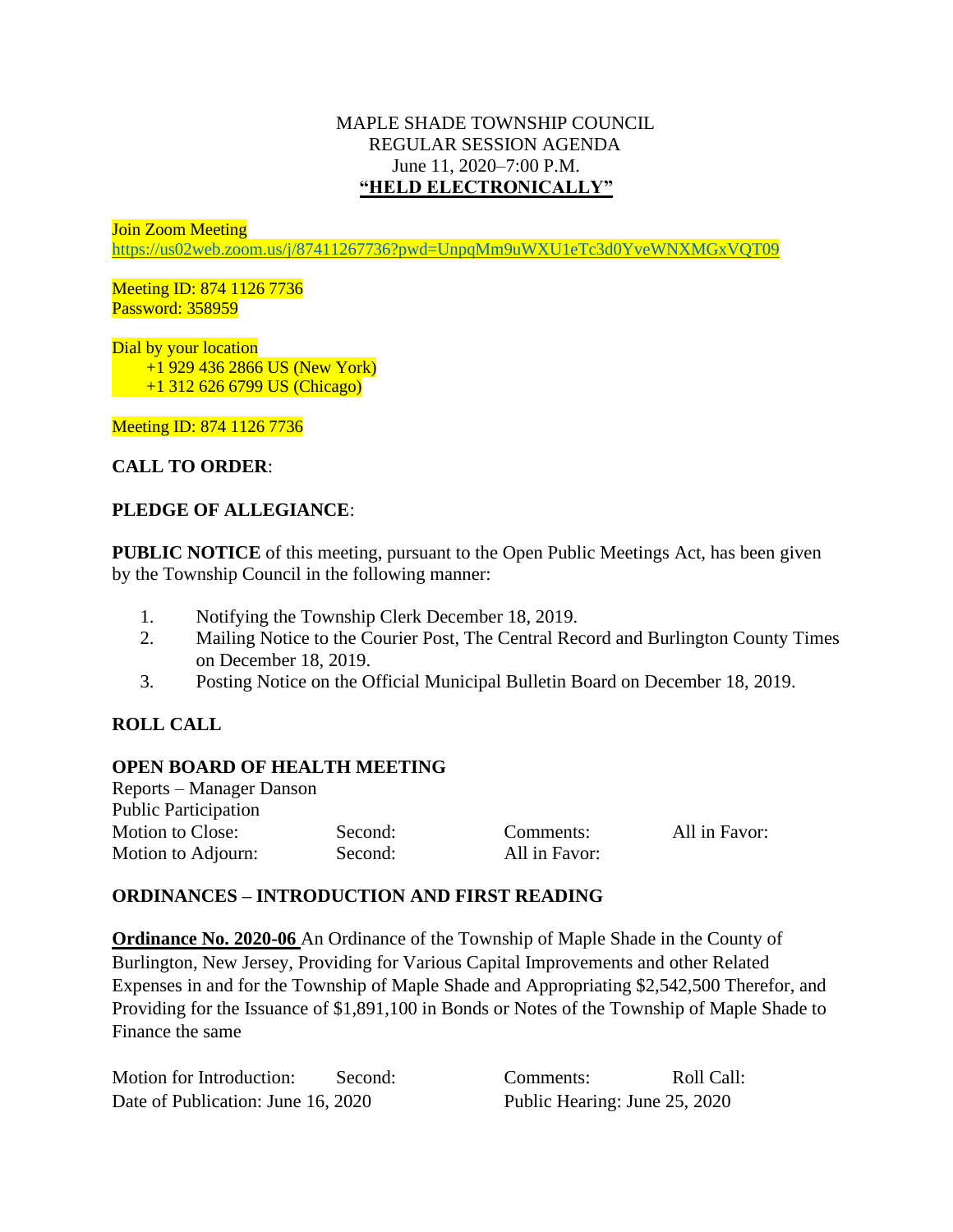**Ordinance No. 2020-07** An Ordinance of the Township of Maple Shade, in the County of Burlington, New Jersey, Providing for Various Water and Sewer Utility Improvements and other Related Expenses in and for the Township of Maple Shade and Appropriating \$1,580,000 Therefor, and Providing for the Issuance of \$1,504,700 in Bonds or Notes of the Township of Maple Shade to Finance the same

| Motion for Introduction:           | Second: | Comments:                     | Roll Call: |
|------------------------------------|---------|-------------------------------|------------|
| Date of Publication: June 16, 2020 |         | Public Hearing: June 25, 2020 |            |

## **ORDINANCES – SECOND READING AND PUBLIC HEARING**

**Ordinance No. 2020-04** An Ordinance Amending the Maple Shade Township Code at Chapter 16 entitled "Fire Department" and Chapter 4-38 entitled "Volunteer Fire Company"

| Motion to Take from Table:        | Second: | Comments: | All in Favor: |
|-----------------------------------|---------|-----------|---------------|
| Motion to Table to June 25, 2020: | Second: | Comments: | Roll Call:    |

# **PUBLIC PORTION (for Consent Agenda Items)**

Motion to Close: Second: All in Favor:

## **CONSENT AGENDA**

**Resolution No. 2020-R-104** Resolution Requesting Approval of Items of Revenue and Appropriation - N.J.S.A. 40A:4-87-Sustainable Jersey Grant

**Resolution No. 2020-R-105** Authorize the Sale of Surplus Property through On-line Auction

**Resolution No. 2020-R-106** Authorize Resolution to Amend Capital Budget

**Resolution No. 2020-R-107** Resolution Allowing Outdoor Seating for Restaurants during the Pandemic Shutdown of Retail and Commercial Businesses in New Jersey

| Motion to Approve:                                 | Second: | Comments:     | Roll Call: |
|----------------------------------------------------|---------|---------------|------------|
| APPROVAL OF EXPENDITURE LIST<br>Motion to Approve: | Second: | Comments:     | Roll Call: |
| APPROVAL OF MAY 2020 MINUTES<br>Motion to Approve: | Second: | Comments:     | Roll Call: |
| PUBLIC PORTION<br>Motion to Close:                 | Second: | All in Favor: |            |

STAFF AND PROFESSIONAL COMMENTS: